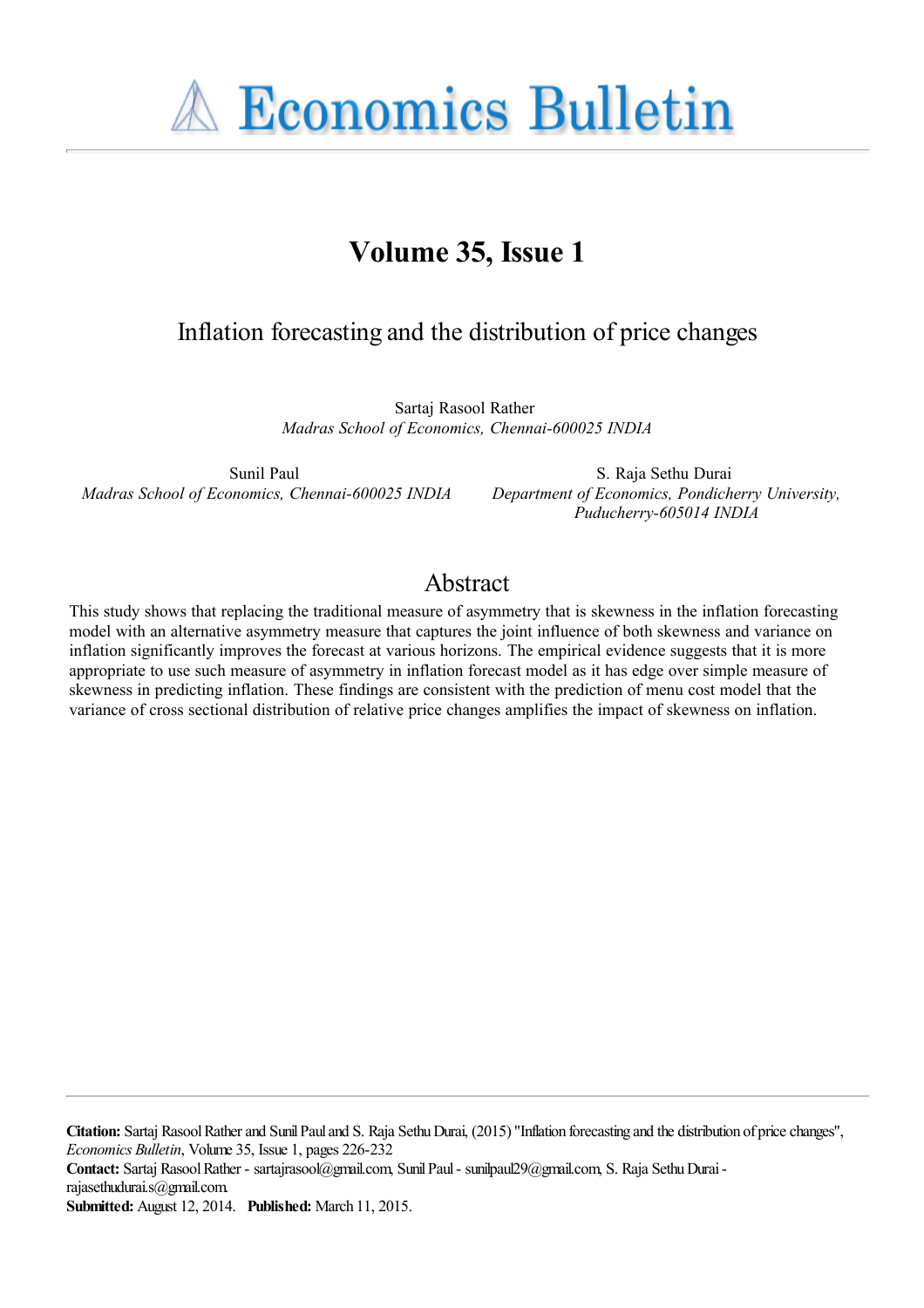## **1. Introduction**

Large number of empirical studies have provided evidence in favor of positive association between the aggregate inflation and the skewness/variance of cross sectional distribution of relative price changes (see, e.g., Ball and Mankiw, 1995; Amano and Macklem, 1997; Aucremanne *et. al.,* 2002; Caraballo and Usabiaga, 2004; Assarsson, 2004; and Pou and Debus, 2008). Theoretically, the link between inflation and skewness is explained by models based on menu cost associated with price adjustments. In this context, Ball and Mankiw (1995) argue that in the presence of menu costs firms adjust prices only in response to large shocks and choose inaction in response to small ones. More specifically, when a firm experiences a shock to its desired price, it changes its actual price only if the required adjustment is large enough to warrant paying the menu cost. As a results, the large shocks have disproportionately a large impact on the changes in average price level. On the other hand, the positive relationship between inflation and variance of cross sectional distribution of relative price changes (commonly called relative price variability) is explained by models based on information asymmetry and misperceptions. Under information asymmetry, firms adjust quantity in response to unanticipated demand shocks if supply is price elastic and adjust prices if supply is price inelastic. Hence, unanticipated demand shocks that generate inflation tend to affect relative price variability (Lucas, 1973; Barro, 1976; Hercowitz, 1981 and Cukierman 1983). Moreover, the menu cost model of Sheshinski and Weiss (1977) also generate positive association between inflation and variance of relative price changes.

More recently, Binner *et. al.* (2010) have shown that the use of skewness of distribution relative price changes improves the inflation forecast whereas the inflation forecast is deteriorated when variance is included in the model. This result contradicts the theoretical prediction of menu cost models that the variance magnifies the effect of skewness on inflation in presence of skewed distribution of relative price changes (Ball and Mankiw, 1995).<sup>1</sup> Moreover, such results are also inconsistent with the anticipations of misperception models and the related large body of empirical literature which found evidence in favor of positive association between inflation and variance of relative price changes (see, Parks, 1978, Fischer, 1981; Debelle and Lament, 1996; Nath, 2004; Choi, 2010; Nautz and Scharff, 2012; Rather et. al., 2014a).

In this study, we re-estimated the inflation forecast model used by Binner *et. al.,* (2010) by using an alternative measure of asymmetry and examined the predictive power of skewness and variance of distribution of relative price changes. Unlike a simple conventional measure of skewness, the advantage of such alternative asymmetry measure is that it captures the joint influence of both variance and skewness on aggregate inflation. More importantly, the use of such asymmetry measure is motivated by the fact that in menu cost models inflation basically depends on relative density in the tails of the distribution of price changes. As Ball and Mankiw (1995) argue that "it would be more parsimonious to measure the relevant asymmetry with a single variable – one that captures both the direct effect of skewness and the magnifying effect of variance." Further, this study uses highly disaggregated commodity wise price data for the construction of various measures of asymmetry. As it is quite possible that the use of aggregated price indices may not reflect the various asymmetries in price adjustments and might result in a loss of information about the dynamics of inflation.<sup>2</sup>

 $\overline{a}$ 

<sup>&</sup>lt;sup>1</sup> For a detailed discussion, see Ball and Mankiw (1995)

<sup>&</sup>lt;sup>2</sup> In this context, Ball and Mankiw (1995) and Balke and Wynne (2000) argue that there is asymmetric/heterogeneous response by firms when they face shocks to their desired prices.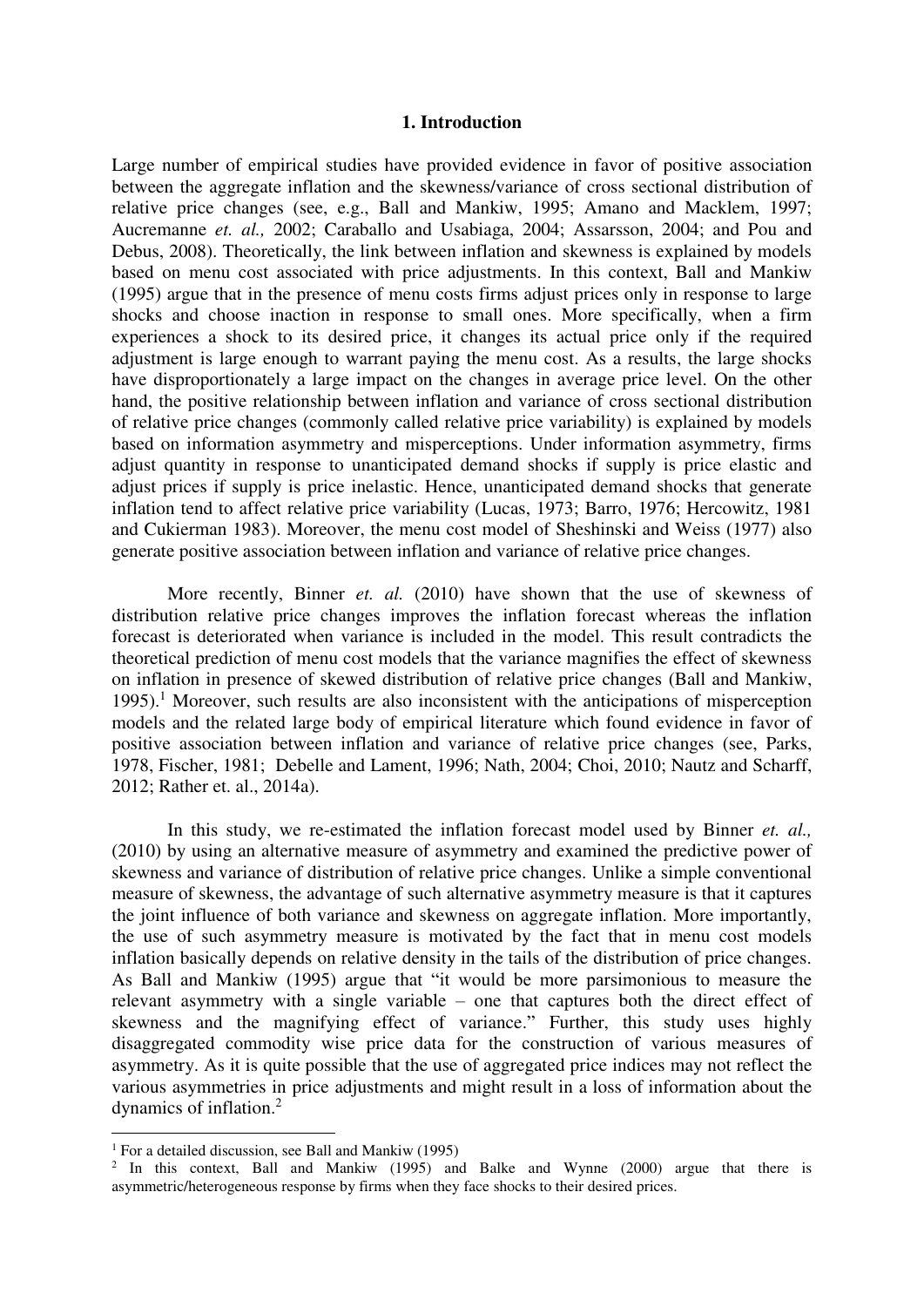The empirical results show that the use of an asymmetry measure that captures the joint influence of both skewness and variance has an edge over simple measure of skewness in forecasting inflation. This empirical finding is consistent with the prediction of theoretical models. In the following section 2, we discuss the methodology, in section 3 empirical results are presented and the section 4 of the paper provides concluding remarks.

# **2. Methodology**

Following Parks (1978), the variance of cross-sectional distribution of relative price changes  $(\sigma_t)$  is measured as:

$$
\sigma_t = \sum_{i=1}^N \omega_i (\pi_{it} - \pi_t)^2
$$

where,  $\pi_{it}$  is the *i*<sup>th</sup> commodity inflation rate and  $\omega_i$  denotes the respective weights. Also,  $\pi$ , represents general inflation and is measured as the weighted average of  $\pi$ <sub>*ii*</sub>. Similarly, the skewness of cross sectional distribution of relative price changes  $(S<sub>r</sub>)$  is measured as:

$$
S_t = \sum_{i=1}^N \omega_i (\pi_{it} - \pi_t)^3
$$

Following Ball and Mankiw (1995), we construct two different alternative measures of asymmetry. Firstly, we define  $\mu_t^X$  for some cut off X as:

$$
\mu_i^X = \sum_{i=1}^l \omega_i (\pi_{ii} - \pi_i) D_i^- + \sum_{i=1}^u \omega_i (\pi_{ii} - \pi_i) D_i^+.
$$

where,  $D_i^+$  and  $D_i^-$  are dummy variables. The former (latter) takes the value one, when  $i^{th}$ industry's relative price change falls in the upper (lower) X per cent of the distribution or zero otherwise. *X* is the arbitrarily fixed cut off and *l* and *u* depict the number of price changes falling in upper and lower zone of the distribution. The  $\mu_t^X$  gives a measure of net mass in the tails of distribution.

Note that  $\mu_t^X$  is constructed by giving the full weight to the price changes which are above the cutoff X and zero weight to the remaining price changes. A variant of  $\mu_t^X$  which increases the weights linearly with the size of price changes can be defined as

$$
\theta_t = \sum_{i=1}^n \omega_i \big| \pi_{it} - \pi_t \big| (\pi_{it} - \pi_t)
$$

Here,  $\theta_t$  is defined as the weighted average of product of each relative price change and its own absolute value.  $\theta_t$  is zero for a symmetric distribution and positive (negative) for a positively (negatively) skewed distribution. Also, its value is magnified at higher levels of variance. The advantage such asymmetry measures is that in addition of capturing the direct influence of skewness they also capture the magnifying effect of variance and which makes such measures theoretically more relevant.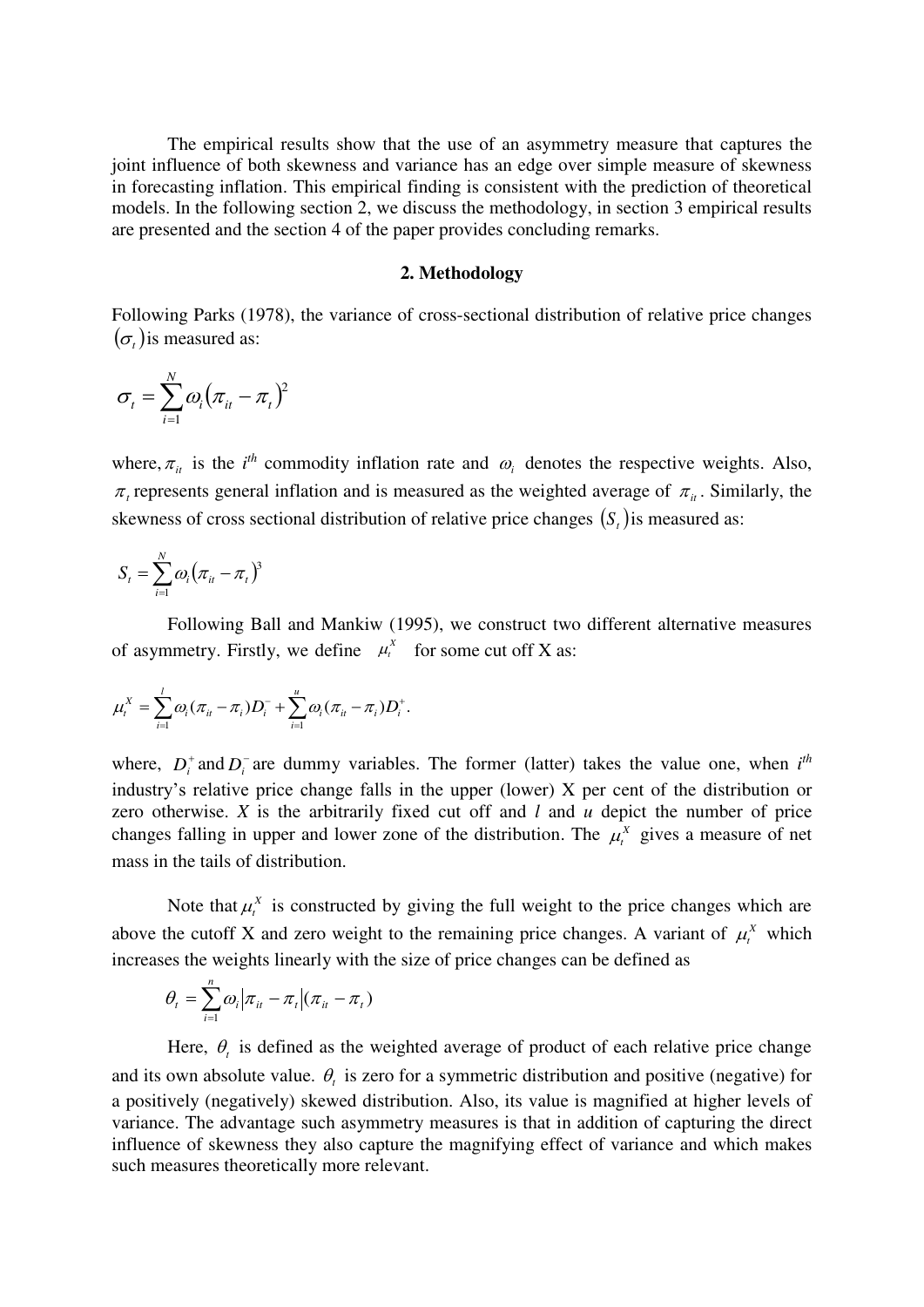Following Binner *et. al.* (2010), we constructed directly multi-period forecasts based on horizon-specific models. We estimated the following forecast equation to obtain the conditional forecasts of inflation.

$$
E_{t}[\pi_{t+h}] = \alpha_{0ht} + \sum_{l=1}^{k} \alpha_{lh} \pi_{pt-l+1} + \sum_{l=1}^{k} \beta'_{lh} Y_{t-l+1}
$$

where,  $h$  is the forecast horizon,  $k$  is the number of lags and  $Y_t$  depicts the various measures of asymmetry.

### **3. Data and empirical results**

This study uses monthly data on prices of 418 commodities, which constitutes 96 percent of the commodity basket used in the construction of Wholesale Price Index in India. The sample period ranges from April 1993 to November 2010. The time series data on price indices and the corresponding weights are collected from the website of the Office of the Economic Advisor, Ministry of Commerce and Industry, Government of India (www.eaindustry.nic.in).

Before proceeding to forecasting analysis, we examined the time series properties of inflation, skewness, variance and various measures of asymmetry using the traditional Augmented Dickey-Fuller and Phillips-Perron unit root tests. The results suggest that the null of unit root is rejected at 1% significance for all the variables (results not presented here).





*Note: The expressions*  $\mu_t^{10}$ ,  $\mu_t^{25}$  *denotes that the cut off X for*  $\mu_t^X$  *is fixed at 10% and 25%, respectively.* 

In Figure 1, we plotted inflation against the skewness and other alternative asymmetry measures to visualize the relationship between inflation and various moments of distribution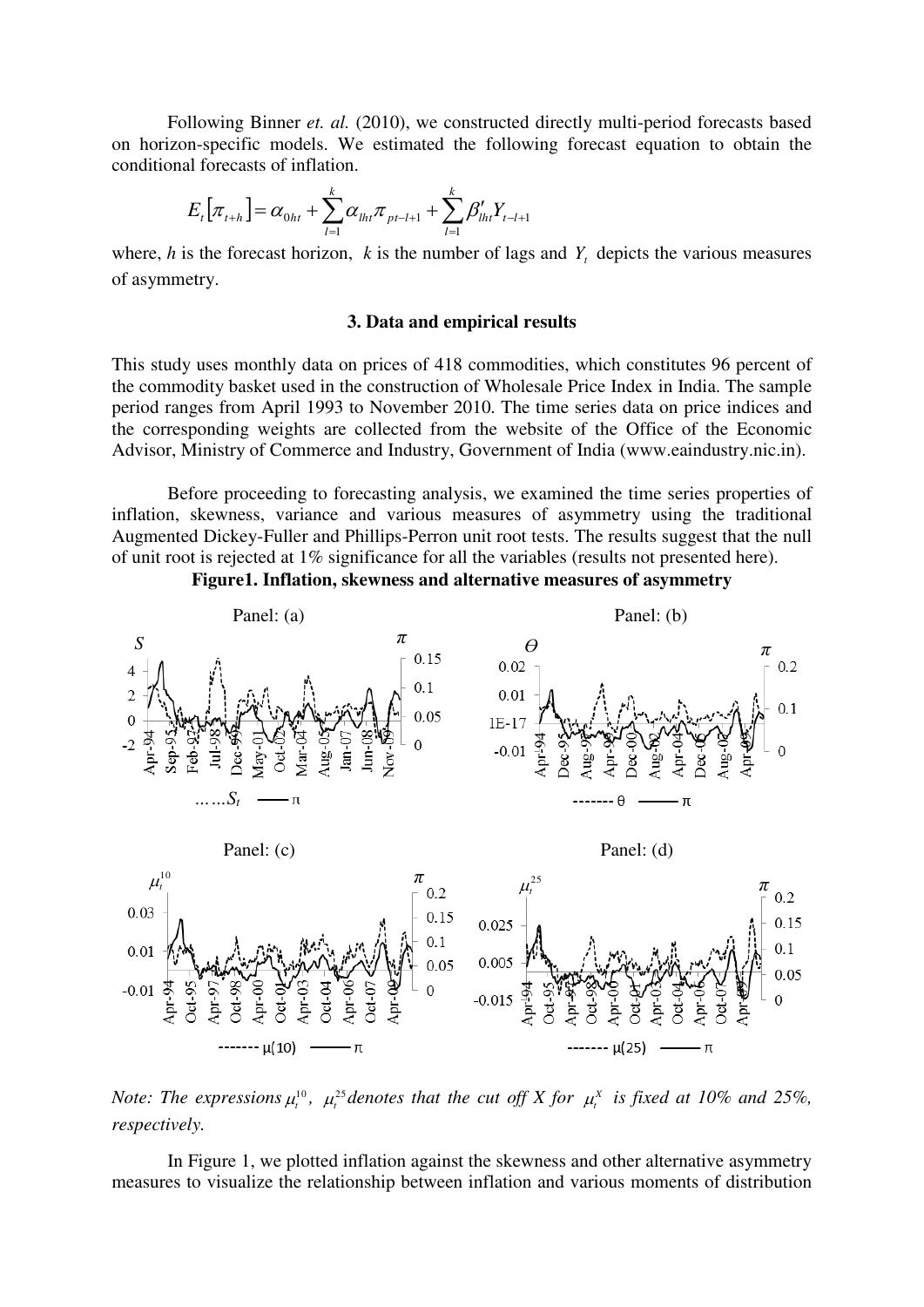of price changes. The plots in Figure 1 display that the basic empirical prediction of the underlying theoretical models is apparent in data. It can be seen from the graph of panel (a) that inflation *(π)* closely follows the trajectory of skewness of the cross sectional distribution of relative price changes  $(S_t)$ . However, this association is much clear when inflation is plotted against various alterative measures of asymmetry (see, graphs in panel (b), (c) and (d)). This implies that the variance magnifies the influence of the skewness on inflation.

The forecasting performance of skewness and the alternative asymmetry measures is examined using out-of-sample forecast. The forecasting analysis is carried out by estimating each model recursively, beginning with the period and incorporating successively a new data point to the sample. In the first stage, we obtained inflation forecasts by using a simple AR(1) model, which serves as a bench mark. Then, the inflation forecasts were obtained by augmenting the bench mark model with the simple measure of skewness( $S_t$ ). In the next stage, we replaced the skewness measure  $(S_t)$  with the alternative measures of asymmetry (i.e.,  $\theta_t$ ,  $\mu_t^{10}$  and  $\mu_t^{25}$ ) alternatively and re-estimated the model.<sup>3</sup> In order to evaluate the forecasting performance of these models, the *h* period ahead forecast made at each stage is compared with the corresponding actual observation. For this purpose, we compared the estimates of mean square error (MSE) and mean absolute error (MAE) obtained from the each model.

We used Diebold–Mariano (1995) test statistic (DM) to examine whether the estimates of MSE (and MAE) obtained from the competing models with different asymmetry measures are significantly different from the estimates of MSE (MAE) obtained from the bench mark model. The DM statistics based on MSE and the associated p-values are presented in Table 1. The rows of the table provide the lag structure (*l*) and the forecast horizon (*h*) is given in the columns of the table for each model. In the table, corresponding to each lag the first row provides the results from model where  $S<sub>t</sub>$  is used and the second row provides the results from the model wherein  $\theta_t$  is used. The results indicate that the estimates of MSE obtained from the models wherein  $\theta_t$  is used are found to be significantly lower than MSE obtained from the bench mark model, for each lag structure. The p-values associated with *bold* DM statistics suggest that we reject the null hypothesis that the inflation forecasts obtained from the given two competing models are equal at the conventional level of significance. However, the estimates of MSE obtained from the model wherein *S*, is used are not found to be significantly different from the MSE obtained from the benchmark model for any lag structure *(l)* or the forecast horizon *(h)*. Also, the results obtained from the models wherein alternative asymmetry measures  $\{\mu_t^{10}$  and  $\mu_t^{25}\}$  were used are presented in rows four and five corresponding to each lag. These results indicate that the asymmetry measure  $\mu_i^{25}$ performs better in comparison to the asymmetry measure  $\mu_t^{10}$ ; thereby implying that large shocks have disproportionate impact on aggregate inflation. Overall, these results confirm that the forecasting model, wherein an asymmetry measure  $(\theta_t)$  is used, outperforms the model where a simple measure of skewness is used.<sup>4</sup>

 $\overline{a}$ 

<sup>&</sup>lt;sup>3</sup> The expressions  $\mu_t^{10}$  and  $\mu_t^{25}$  denote that the cut off X for  $\mu_t^X$  is fixed at 10% and 25%, respectively.

<sup>4</sup>Moreover, the results suggest that inflation forecasts are worsened when we include the variance and skewness together in the model. This finding is consistent with the theoretical prediction that variance does not have independent impact on inflation (Ball and Mankiw, 1995).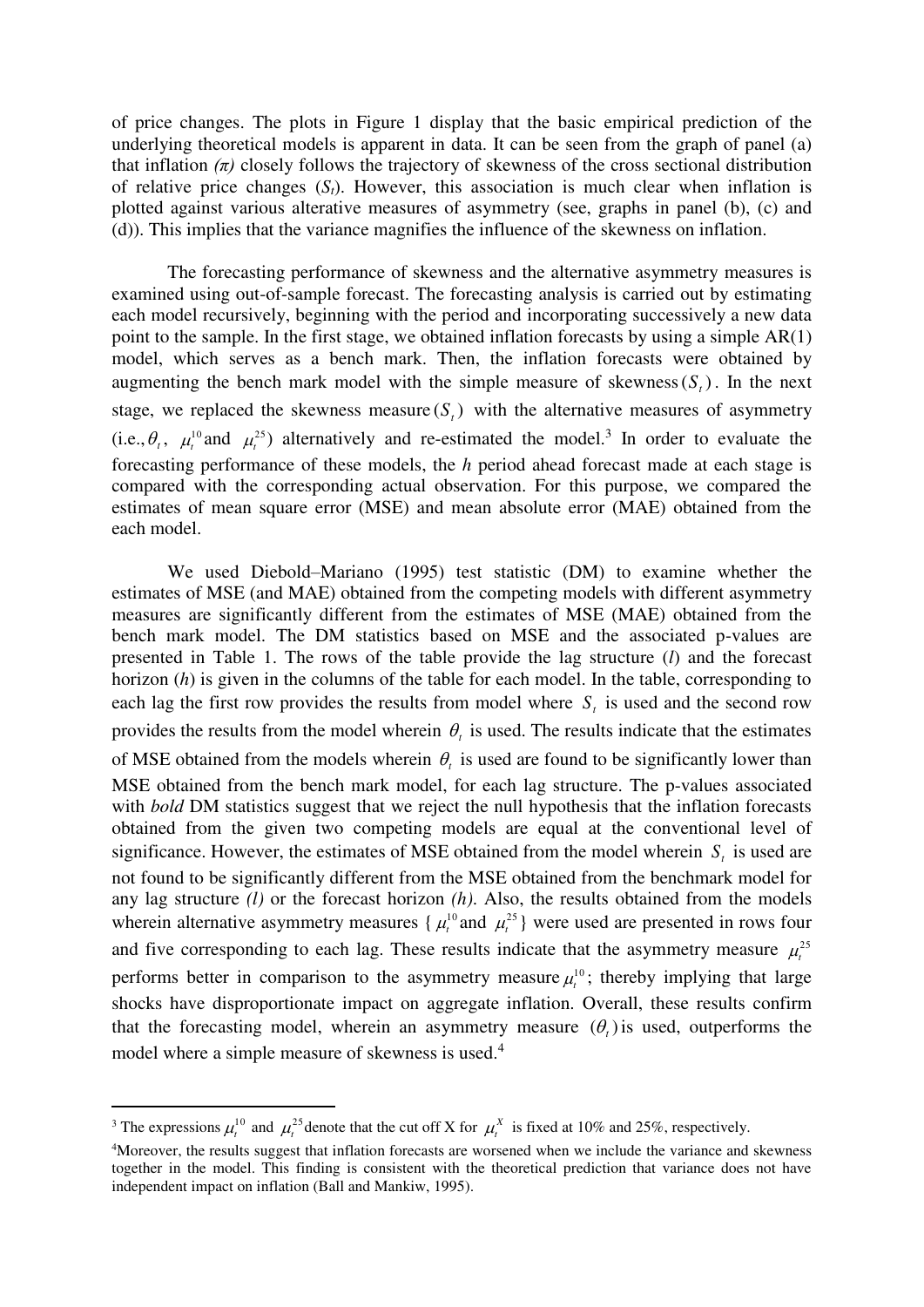Similar inferences can be drawn when we compare the estimates of MAE obtained from the given competing models, as presented in the Table 2. The results indicate that the forecasting performance of the model augmented with  $\theta$ <sub>c</sub> improves for the longer forecast horizons.

|              |                                 | Table 1: DM statistics based on MSE |               |               |               |  |  |  |
|--------------|---------------------------------|-------------------------------------|---------------|---------------|---------------|--|--|--|
| l/h          | <b>Model</b>                    | 1                                   | $\mathbf{2}$  | 3             | 4             |  |  |  |
| $\mathbf{1}$ | $\theta_{\scriptscriptstyle t}$ | 4.67(0.00)                          | 4.84(0.00)    | 4.05(0.00)    | 3.57(0.00)    |  |  |  |
|              | $S_t$                           | 1.43(0.15)                          | 1.29(0.20)    | 1.09(0.27)    | 0.91(0.36)    |  |  |  |
|              | AS10                            | $-1.26(0.20)$                       | $-1.40(0.16)$ | $-0.97(0.33)$ | $-0.70(0.48)$ |  |  |  |
|              | AS25                            | 2.20(0.03)                          | 2.30(0.02)    | 2.30(0.02)    | 2.21(0.03)    |  |  |  |
| 2            | $\theta_{\scriptscriptstyle t}$ | 2.08(0.04)                          | 1.96(0.05)    | 1.56(0.12)    | 1.42(0.15)    |  |  |  |
|              | $S_t$                           | 1.19(0.23)                          | 1.06(0.29)    | 0.93(0.35)    | 0.95(0.34)    |  |  |  |
|              | AS10                            | 2.20(0.03)                          | 1.90(0.06)    | 1.86(0.06)    | 1.23(0.22)    |  |  |  |
|              | AS25                            | 1.78(0.08)                          | 1.73(0.08)    | 1.45(0.15)    | 1.32(0.18)    |  |  |  |

*Note: In parenthesis are p-values. The bold values indicate that we reject the null hypothesis that the inflation forecasts obtained from the given models are equal at the conventional level of significance using a one-sided Diebold–Mariano test.* 

| l/h            | <b>Model</b>                        | 1             | $\overline{2}$ | 3          | $\overline{\mathbf{4}}$ |
|----------------|-------------------------------------|---------------|----------------|------------|-------------------------|
| $\mathbf{1}$   | $\theta_{\scriptscriptstyle\prime}$ | 3.36(0.00)    | 3.68(0.00)     | 3.58(0.00) | 3.24(0.00)              |
|                | $S_t$                               | 0.89(0.37)    | 0.87(0.38)     | 0.82(0.41) | 0.70(0.48)              |
|                | AS10                                | $-0.14(0.89)$ | $-0.13(0.90)$  | 0.12(0.90) | 0.06(0.95)              |
|                | AS25                                | 2.18(0.03)    | 2.31(0.02)     | 2.40(0.02) | 2.37(0.08)              |
| $\overline{2}$ | $\theta_{\scriptscriptstyle\prime}$ | 2.67(0.01)    | 2.37(0.02)     | 2.26(0.02) | 2.34(0.02)              |
|                | $S_t$                               | 1.55(0.12)    | 1.48(0.14)     | 1.44(0.15) | 1.44(0.15)              |
|                | AS10                                | 1.63(0.10)    | 1.34(0.18)     | 1.11(0.27) | 0.75(0.45)              |
|                | AS25                                | 2.34(0.02)    | 2.29(0.02)     | 2.10(0.04) | 2.03(0.04)              |

**Table 2: DM statistics based on MAE** 

*Note: In parenthesis are p-values. Here also, the bold values indicate that we reject the null hypothesis that the inflation forecasts obtained from the given models are equal at the conventional level of significance using a one-sided Diebold–Mariano test.* 

Over all, the results indicate that an asymmetry measure  $(\theta_t)$ , which captures the joint influence of skewness and variance has an edge over simple measure of skewness in predicting inflation. These results corroborate the theoretical prediction of menu cost models that the variance magnifies the impact of skewness on the inflation.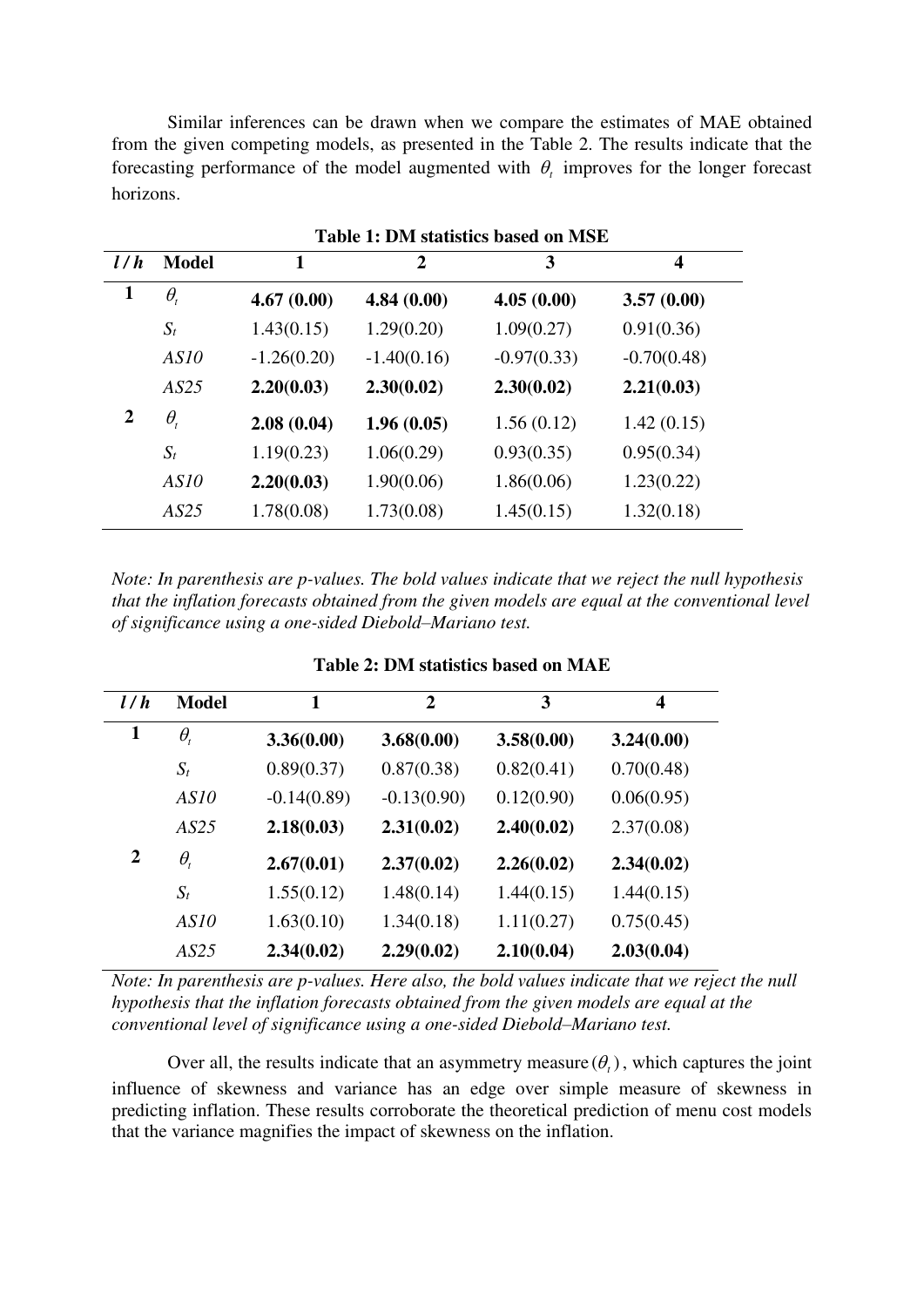### **4. Conclusion**

This study examines the performance of skewness and variance of the cross sectional distribution of relative price changes in forecasting inflation. To this end, we constructed the alternative measures of asymmetry that capture the joint influence of both skewness and variance on inflation. The empirical evidence suggest that the inflation forecast models augmented with such asymmetry measures have an edge over the model wherein simple classical measure of skewness is used in predicting the inflation. These empirical findings are consistent with the theoretical predictions of menu cost models.

## **References**

- Amano R. A. and Macklem R. T. (1997) "Menu Costs, Relative Prices and Inflation: Evidence for Canada" Bank of Canada Working Paper, 97-14.
- Assarsson B. (2003) "Inflation and Higher Moments of Relative Price Changes in Sweden" Bank for International Settlements Papers No. 19, 383-397.
- Balke N. and Wynne M. (2000) "An equilibrium analysis of relative price changes and aggregate inflation" *Journal of Monetary Economics*, 45, 269-92
- Ball L. and Mankiw G. (1995) "Relative-price changes as aggregate supply shocks" *Quarterly Journal of Economics*, 110, 161-93.
- Binner J. M., Elger T., Jones B. Binner J. E. and Nilsson, B. (2010) "Inflation Forecasting, Relative Price Variability and Skewness" *Applied Economics Letters*, 17 (6), 1‐4.
- Choi C. Y. (2009) "Reconsidering the relationship between inflation and relative price variability" *Journal of Money, Credit and Banking*, 42 (5), 769-798.
- Cukierman A. (1983) "Relative Price Variability and Inflation: A Survey and Further Results" Carnegie-Rochester Conference Series on Public Policy, 19, Amsterdam: North Holland.
- Debelle G. and Lament O. (1996) "Relative Price Variability And Inflation: Evidence from US Cites" National Bureau of Economic Research, Working Paper 5627.
- Diebold F. and Mariano R. (1995) "Comparing predictive accuracy" *Journal of Business and Economics Statistics*, 13, 253-63.
- Fischer S. (1981) "Relative shocks, relative price-variability and inflation" *Brookings Papers on Economic Activity*, 2, 381-441.
- Hercowitz Z. (1981) "Money and the Dispersion of Relative Prices" *Journal of Political Economy*, 89, 328-356.
- Nath H. K. (2004) "Relative importance of sectoral and aggregate sources of price changes" *Applied Economics*, 36, 1781-97